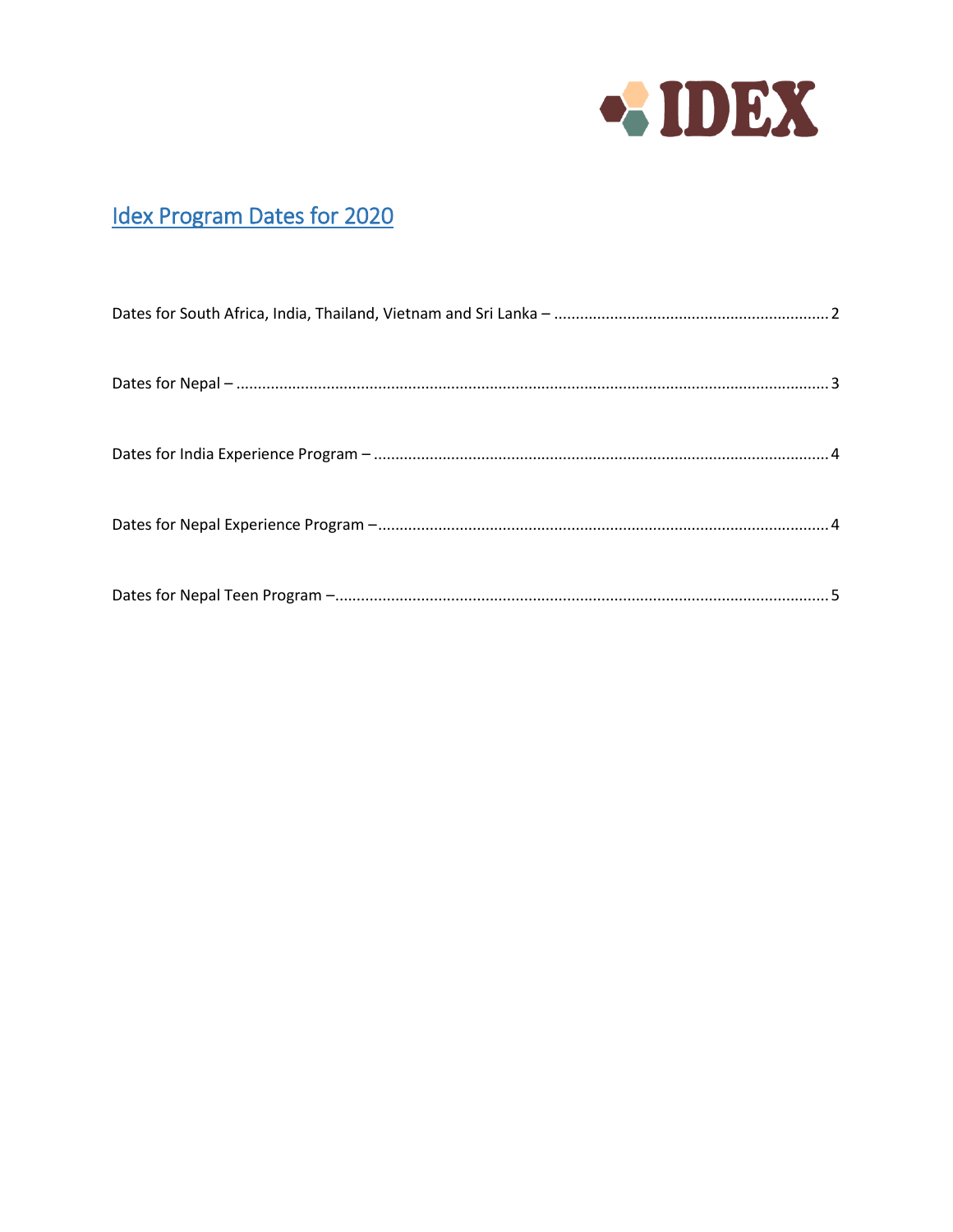

|                   | <b>End Date</b> |            |                 |  |
|-------------------|-----------------|------------|-----------------|--|
| <b>Start Date</b> | For 2 week      | For 3 week | for 4 week      |  |
| 13-Jan-20         | 27-Jan-20       | 03-Feb-20  | 10-Feb-20       |  |
| 27-Jan-20         | 10-Feb-20       | 17-Feb-20  | 24-Feb-20       |  |
| 10-Feb-20         | 24-Feb-20       | 02-Mar-20  | 09-Mar-20       |  |
| 24-Feb-20         | 09-Mar-20       | 16-Mar-20  | 23-Mar-20       |  |
| 09-Mar-20         | 23-Mar-20       | 30-Mar-20  | 06-Apr-20       |  |
| 23-Mar-20         | 06-Apr-20       | 13-Apr-20  | 20-Apr-20       |  |
| 06-Apr-20         | 20-Apr-20       | 27-Apr-20  | 04-May-20       |  |
| 20-Apr-20         | 04-May-20       | 11-May-20  | 18-May-20       |  |
| 04-May-20         | 18-May-20       | 25-May-20  | 01-Jun-20       |  |
| 18-May-20         | 01-Jun-20       | 08-Jun-20  | 15-Jun-20       |  |
| 01-Jun-20         | 15-Jun-20       | 22-Jun-20  | 29-Jun-20       |  |
| 15-Jun-20         | 29-Jun-20       | 06-Jul-20  | 13-Jul-20       |  |
| 29-Jun-20         | 13-Jul-20       | 20-Jul-20  | 27-Jul-20       |  |
| 13-Jul-20         | 27-Jul-20       | 03-Aug-20  | 10-Aug-20       |  |
| 27-Jul-20         | 10-Aug-20       | 17-Aug-20  | 24-Aug-20       |  |
| 10-Aug-20         | 24-Aug-20       | 31-Aug-20  | 07-Sep-20       |  |
| 24-Aug-20         | 07-Sep-20       | 14-Sep-20  | 21-Sep-20       |  |
| 07-Sep-20         | 21-Sep-20       | 28-Sep-20  | 05-Oct-20       |  |
| 21-Sep-20         | 05-Oct-20       | 12-Oct-20  | 19-Oct-20       |  |
| 05-Oct-20         | 19-Oct-20       | 26-Oct-20  | 02-Nov-20       |  |
| 19-Oct-20         | 02-Nov-20       | 09-Nov-20  | 16-Nov-20       |  |
| 02-Nov-20         | 16-Nov-20       | 23-Nov-20  | 30-Nov-20       |  |
| 16-Nov-20         | 30-Nov-20       | 07-Dec-20  | 14-Dec-20       |  |
| 30-Nov-20         | 14-Dec-20       | 21-Dec-20  | 28-Dec-20       |  |
| 14-Dec-20         | 28-Dec-20       | 04-Jan-21  | $11$ -Jan- $21$ |  |
| 28-Dec-20         | $11$ -Jan- $21$ | 18-Jan-21  | 25-Jan-21       |  |

#### <span id="page-1-0"></span>Dates for South Africa, India, Thailand, Vietnam and Sri Lanka –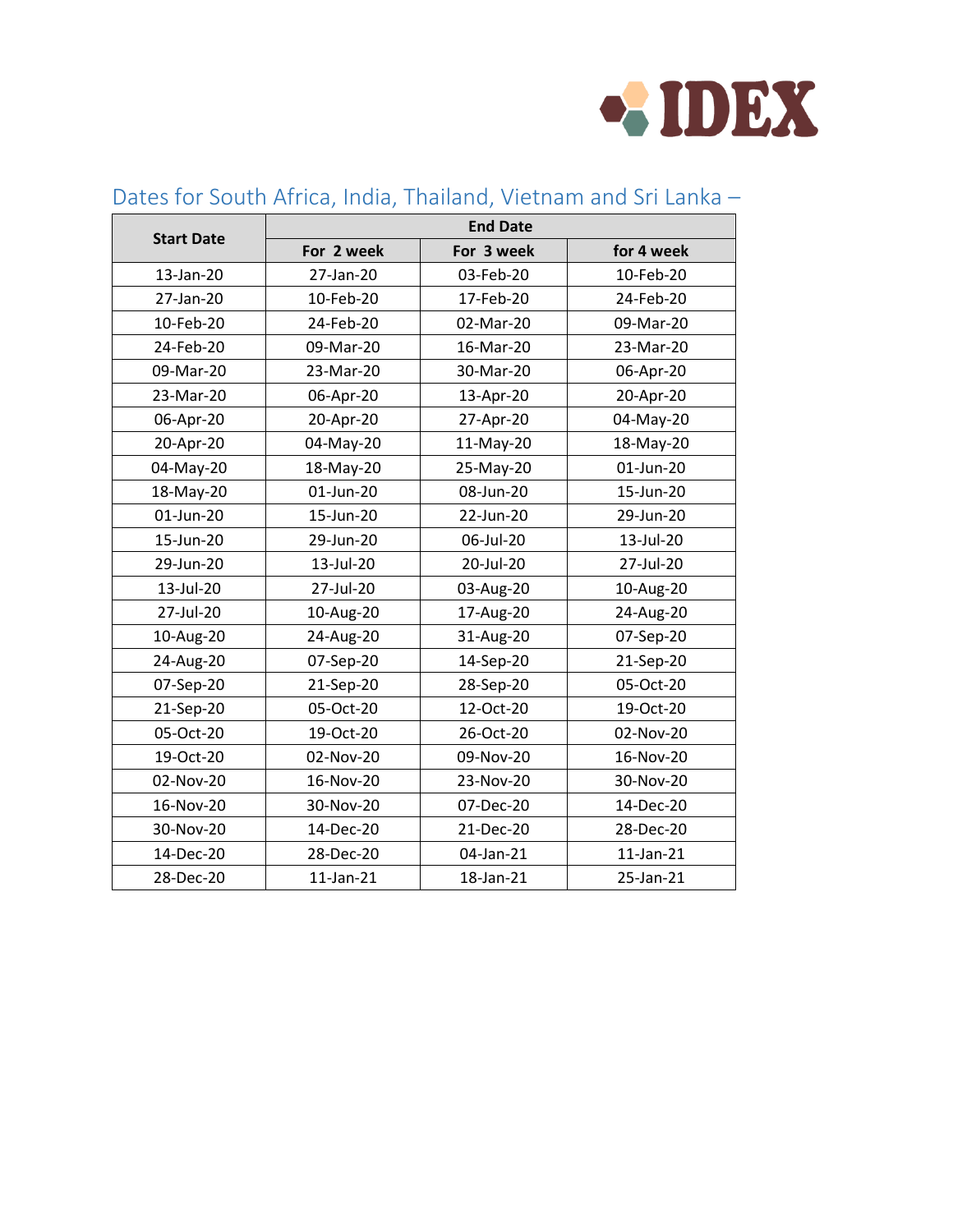

|                   |            | <b>Program End Date</b> |            |
|-------------------|------------|-------------------------|------------|
| <b>Start Date</b> | For 2 week | For 3 week              | For 4 week |
| 05-Jan-20         | 19-Jan-20  | 26-Jan-20               | 02-Feb-20  |
| 19-Jan-20         | 02-Feb-20  | 09-Feb-20               | 16-Feb-20  |
| 02-Feb-20         | 16-Feb-20  | 23-Feb-20               | 01-Mar-20  |
| 16-Feb-20         | 01-Mar-20  | 08-Mar-20               | 15-Mar-20  |
| 01-Mar-20         | 15-Mar-20  | 22-Mar-20               | 29-Mar-20  |
| 15-Mar-20         | 29-Mar-20  | 05-Apr-20               | 12-Apr-20  |
| 29-Mar-20         | 12-Apr-20  | 19-Apr-20               | 26-Apr-20  |
| 12-Apr-20         | 26-Apr-20  | 03-May-20               | 10-May-20  |
| 26-Apr-20         | 10-May-20  | 17-May-20               | 24-May-20  |
| 10-May-20         | 24-May-20  | 31-May-20               | 07-Jun-20  |
| 24-May-20         | 07-Jun-20  | 14-Jun-20               | 21-Jun-20  |
| 07-Jun-20         | 21-Jun-20  | 28-Jun-20               | 05-Jul-20  |
| 21-Jun-20         | 05-Jul-20  | 12-Jul-20               | 19-Jul-20  |
| 05-Jul-20         | 19-Jul-20  | 26-Jul-20               | 02-Aug-20  |
| 19-Jul-20         | 02-Aug-20  | 09-Aug-20               | 16-Aug-20  |
| 02-Aug-20         | 16-Aug-20  | 23-Aug-20               | 30-Aug-20  |
| 16-Aug-20         | 30-Aug-20  | 06-Sep-20               | 13-Sep-20  |
| 30-Aug-20         | 13-Sep-20  | 20-Sep-20               | 27-Sep-20  |
| 13-Sep-20         | 27-Sep-20  | 04-Oct-20               | 11-Oct-20  |
| 27-Sep-20         | 11-Oct-20  | 18-Oct-20               | 25-Oct-20  |
| 11-Oct-20         | 25-Oct-20  | 01-Nov-20               | 08-Nov-20  |
| 25-Oct-20         | 08-Nov-20  | 15-Nov-20               | 22-Nov-20  |
| 08-Nov-20         | 22-Nov-20  | 29-Nov-20               | 06-Dec-20  |
| 22-Nov-20         | 06-Dec-20  | 13-Dec-20               | 20-Dec-20  |
| 06-Dec-20         | 20-Dec-20  | 27-Dec-20               | 03-Jan-21  |
| 20-Dec-20         | 03-Jan-21  | 10-Jan-21               | 17-Jan-21  |

#### <span id="page-2-0"></span>Dates for Nepal –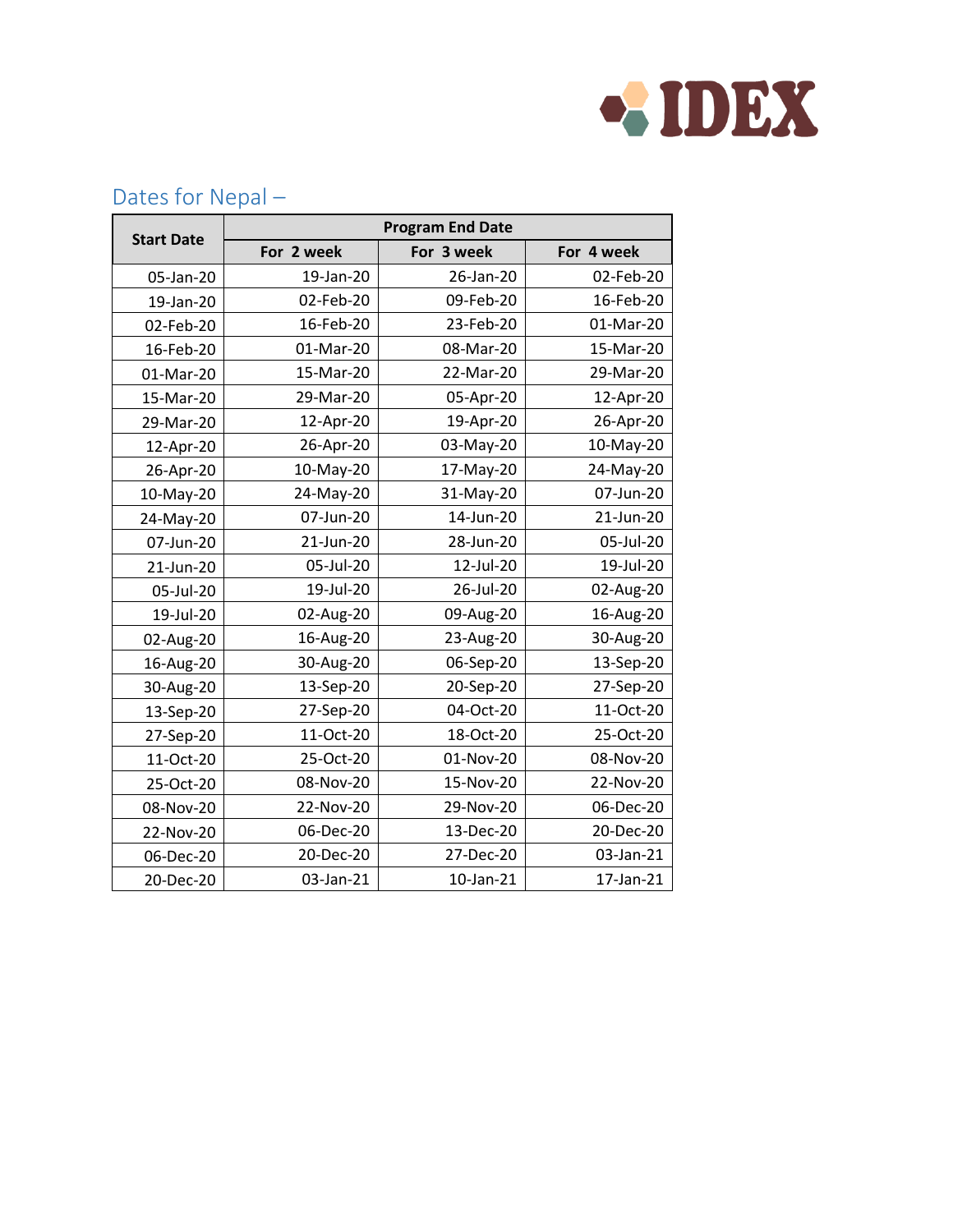

| <b>Start</b> |                   | <b>End Date</b> |           |
|--------------|-------------------|-----------------|-----------|
| Day          | <b>Start Date</b> | 11 days         | 15 days   |
| Friday       | 03-Jan-20         | 13-Jan-20       | 17-Jan-20 |
| Friday       | 31-Jan-20         | 10-Feb-20       | 14-Feb-20 |
| Friday       | 28-Feb-20         | 09-Mar-20       | 13-Mar-20 |
| Friday       | 27-Mar-20         | 06-Apr-20       | 10-Apr-20 |
| Friday       | 24-Apr-20         | 04-May-20       | 08-May-20 |
| Friday       | 22-May-20         | 01-Jun-20       | 05-Jun-20 |
| Friday       | 19-Jun-20         | 29-Jun-20       | 03-Jul-20 |
| Friday       | 17-Jul-20         | 27-Jul-20       | 31-Jul-20 |
| Friday       | 14-Aug-20         | 24-Aug-20       | 28-Aug-20 |
| Friday       | 11-Sep-20         | 21-Sep-20       | 25-Sep-20 |
| Friday       | 09-Oct-20         | 19-Oct-20       | 23-Oct-20 |
| Friday       | 06-Nov-20         | 16-Nov-20       | 20-Nov-20 |
| Friday       | 04-Dec-20         | 14-Dec-20       | 18-Dec-20 |

## <span id="page-3-0"></span>Dates for India Experience Program –

#### <span id="page-3-1"></span>Dates for Nepal Experience Program –

| <b>Start Date</b> | <b>End date</b> |
|-------------------|-----------------|
| 26-Jan-20         | 09-Feb-20       |
| 23-Feb-20         | 08-Mar-20       |
| 22-Mar-20         | 05-Apr-20       |
| 19-Apr-20         | 03-May-20       |
| 17-May-20         | 31-May-20       |
| 14-Jun-20         | 28-Jun-20       |
| 12-Jul-20         | 26-Jul-20       |
| 09-Aug-20         | 23-Aug-20       |
| 06-Sep-20         | 20-Sep-20       |
| 04-Oct-20         | 18-Oct-20       |
| 01-Nov-20         | 15-Nov-20       |
| 29-Nov-20         | 13-Dec-20       |
| 27-Dec-20         | 10-Jan-21       |